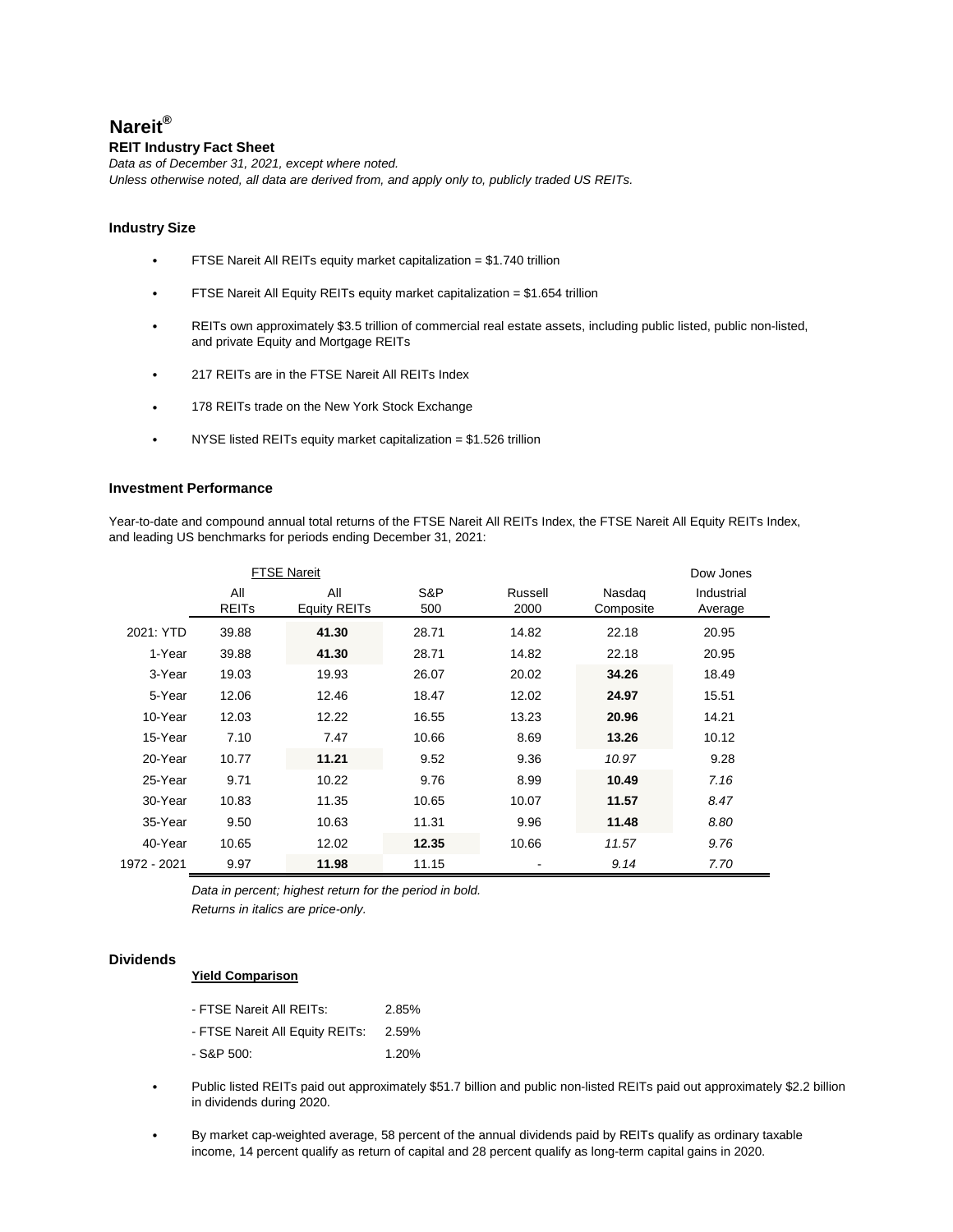# **Nareit® REIT Industry Fact Sheet**

*Data as of December 31, 2021, except where noted. Unless otherwise noted, all data are derived from, and apply only to, publicly traded US REITs.*

## **Leverage and Coverage Ratios**

*(Data as of 2021: Q3)*

### **Equity REITs**

- Debt Ratio: 28.9% t,
- Coverage Ratio: 5.4x $\mathbf{r}$

## **Average Daily Dollar Trading Volume**

- December 2021: \$9.7 billion  $\overline{a}$
- December 2016: \$6.6 billion  $\overline{a}$
- December 2011: \$3.0 billion

## **Capital Offerings**

|                     | 2021: YTD         |              |  |  |  |
|---------------------|-------------------|--------------|--|--|--|
|                     | Capital<br>Number |              |  |  |  |
|                     | of Offerings      | Raised (\$M) |  |  |  |
| <b>IPOs</b>         | 4                 | 837          |  |  |  |
| Secondary Common    | 83                | 32,708       |  |  |  |
| Secondary Preferred | 34                | 5,626        |  |  |  |
| Secondary Debt      | 80                | 52,003       |  |  |  |
| ATM                 |                   | 15,140       |  |  |  |
| Total               | 201               | 106.314      |  |  |  |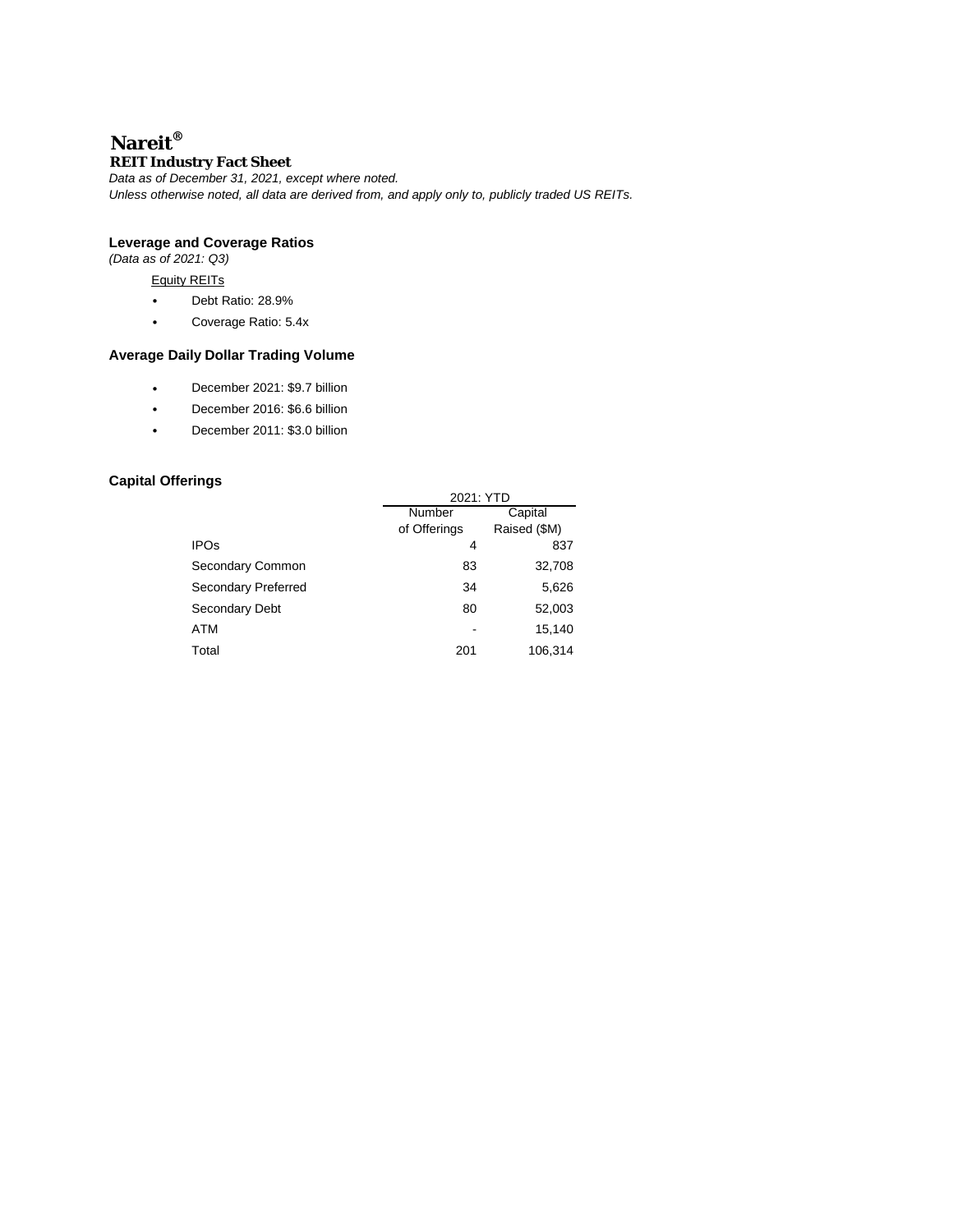# **Exhibit 1 Investment Performance: FTSE Nareit US Real Estate Index Series**

**December 31, 2021**

**FTSE Nareit All REITs FTSE Nareit Composite FTSE Nareit Real Estate 501 FTSE Nareit All Equity REITs FTSE Nareit Equity REITs FTSE Nareit Mortgage REITs** Returns (%) Dividend Returns (%) Dividend Returns (%) Dividend Returns (%) Dividend Returns (%) Dividend Returns (%) Dividend Period Total Price Yield<sup>2</sup> Total Price Yield<sup>2</sup> Total Price Yield<sup>2</sup> Total Price Yield<sup>2</sup> Total Price Yield<sup>2</sup> Total Price Yield<sup>2</sup> **Annual (including current year to date)** 2016 9.28 4.97 4.32 9.37 5.05 4.34 5.52 1.91 3.93 8.63 4.77 3.96 8.52 4.63 4.01 22.85 10.00 10.60 2017 9.27 4.77 4.27 9.29 4.76 4.29 9.23 5.01 3.78 8.67 4.52 3.94 5.23 1.04 4.15 19.79 8.73 9.83 2018 -4.10 -8.34 4.80 -3.94 -8.21 4.82 -2.12 -6.02 4.20 -4.04 -7.95 4.37 -4.62 -8.72 4.63 -2.52 -12.30 11.48 2019 28.07 22.95 4.06 28.21 23.03 4.07 29.22 24.59 3.52 28.66 23.95 3.70 26.00 21.07 3.97 21.33 9.62 9.77 2020 -5.86 -9.38 3.84 -5.98 -9.51 3.84 -2.77 -6.16 3.45 -5.12 -8.40 3.56 -8.00 -11.52 3.86 -18.77 -26.77 8.99 2021 39.88 35.57 2.85 40.02 35.70 2.85 42.29 38.12 2.59 41.30 37.29 2.59 43.24 38.98 2.72 15.64 6.40 8.91 **Quarter (including current quarter to date)** 2020: Q3 1.46 0.57 4.15 1.42 0.51 4.14 2.04 1.17 3.65 1.19 0.36 3.84 1.44 0.50 4.28 6.41 3.82 10.54 Q4 9.18 8.20 3.84 8.96 7.98 3.84 6.40 5.51 3.45 8.15 7.27 3.56 11.57 10.59 3.86 26.22 23.06 8.99 2021: Q1 8.48 7.64 3.56 8.50 7.66 3.57 7.95 7.16 3.26 8.32 7.55 3.31 8.87 8.00 3.57 11.87 9.84 8.27 Q2 11.71 10.82 3.10 11.75 10.85 3.10 12.62 11.74 2.88 12.03 11.20 2.85 12.02 11.18 3.04 6.69 4.58 7.97 Q3 0.15 -0.62 3.18 0.12 -0.65 3.18 0.52 -0.21 2.96 0.23 -0.48 2.92 0.98 0.21 3.09 -2.02 -4.04 8.41 Q4 15.25 14.36 2.85 15.34 14.44 2.85 16.44 15.59 2.59 16.17 15.36 2.59 16.31 15.49 2.72 -1.13 -3.47 8.91 **Month** 2021: Jul 4.01 3.89 2.98 4.03 3.90 2.99 4.60 4.49 2.77 4.36 4.25 2.73 4.81 4.67 2.91 -2.55 -2.93 8.25 Aug 2.14 2.02 2.93 2.12 2.00 2.94 2.42 2.31 2.71 2.08 1.97 2.69 1.84 1.70 2.87 2.88 2.66 8.05 Sep -5.73 -6.23 3.18 -5.75 -6.25 3.18 -6.17 -6.66 2.96 -5.92 -6.38 2.92 -5.40 -5.86 3.09 -2.27 -3.71 8.41 Oct 6.92 6.81 3.04 6.92 6.81 3.05 7.17 7.08 2.84 7.08 6.98 2.79 7.60 7.51 2.88 3.85 3.44 8.23 Nov -1.28 -1.41 3.10 -1.23 -1.36 3.10 -0.99 -1.12 2.89 -1.01 -1.14 2.84 -0.67 -0.83 2.92 -5.59 -5.81 8.73 Dec 9.18 8.60 2.85 9.21 8.63 2.85 9.74 9.18 2.59 9.60 9.08 2.59 8.83 8.32 2.72 0.85 -0.92 8.91 **Week (including current week to date)** 26-Nov-21 -1.29 -1.29 3.06 -1.27 -1.27 3.07 -0.89 -0.89 2.85 -1.26 -1.26 2.81 -1.63 -1.63 2.88 -1.63 -1.63 8.49 3-Dec-21 -0.22 -0.26 3.01 -0.20 -0.23 3.01 -0.04 -0.07 2.78 -0.11 -0.14 2.75 -0.32 -0.35 2.90 -2.08 -2.21 8.68 10-Dec-21 2.61 2.55 2.94 2.62 2.56 2.95 2.64 2.57 2.73 2.68 2.62 2.69 2.56 2.48 2.84 1.35 1.35 8.56 17-Dec-21 0.88 0.71 2.94 0.91 0.74 2.95 1.44 1.25 2.72 1.15 0.98 2.68 0.73 0.57 2.83 -4.26 -4.31 8.96 24-Dec-21 1.15 1.09 2.92 1.11 1.05 2.92 0.78 0.72 2.67 0.99 0.93 2.66 1.31 1.29 2.79 3.79 3.74 8.65 31-Dec-21 3.34 3.10 2.85 3.35 3.12 2.85 3.59 3.40 2.59 3.53 3.36 2.59 3.21 3.00 2.72 -0.52 -2.17 8.91 **Historical (compound annual rates at month-end)** 1-Year 39.88 35.57 40.02 35.70 42.29 38.12 41.30 37.29 43.24 38.98 15.64 6.40 3-Year 19.03 14.74 19.06 14.74 21.37 17.32 19.93 15.95 18.41 14.18 4.46 -5.12 5-Year 12.06 7.72 12.12 7.75 13.83 9.77 12.46 8.44 10.75 6.55 5.88 -4.02 10-Year 12.03 7.54 11.92 7.41 12.27 8.15 12.22 8.22 11.38 7.22 7.52 -3.24 15-Year 7.10 2.43 6.99 2.29 7.49 3.14 7.47 3.33 6.94 2.69 1.33 -9.59 20-Year 10.77 5.53 10.67 5.40 11.32 6.53 11.21 6.46 10.79 5.96 5.15 -6.14 25-Year 9.71 4.00 9.63 3.90 - - 10.22 4.93 9.89 4.54 4.14 -7.03 30-Year 10.83 4.65 10.76 4.57 - - 11.35 5.65 11.07 5.32 6.16 -5.37 35-Year 9.50 2.63 9.44 2.57 - - 10.63 4.41 10.40 4.14 4.65 -6.95 40-Year 10.65 3.34 10.60 3.28 - - 12.02 5.37 11.81 5.13 6.02 -5.67

Source: FTSE™, Nareit®.

Notes:

The FTSE Nareit Real Estate 50™ is designed to measure the performance of larger and more frequently traded REITs.

<sup>2</sup> Dividend yield quoted in percent for the period end.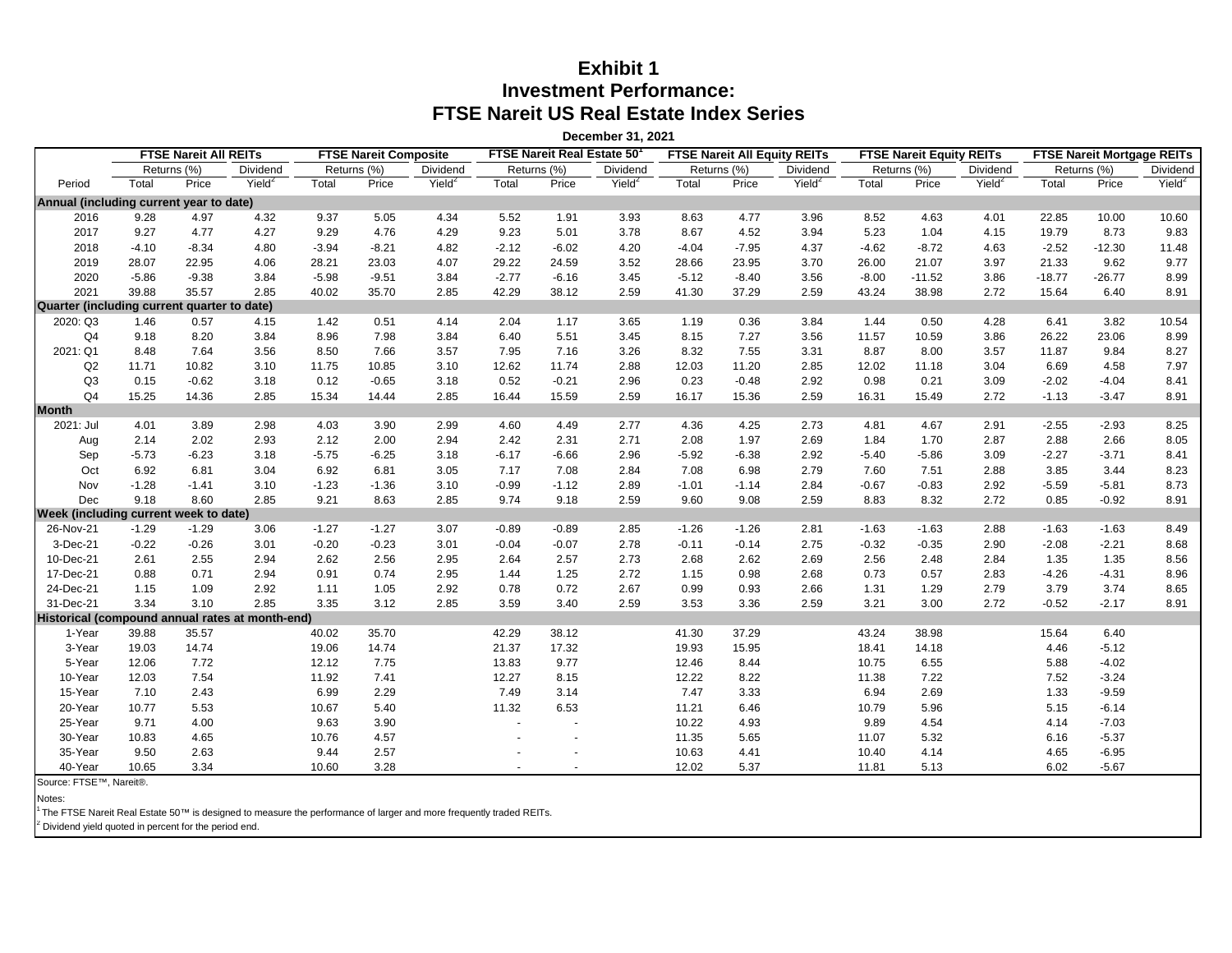| December 31, 2021               |                     |                 |                                         |           |           |               |                |  |
|---------------------------------|---------------------|-----------------|-----------------------------------------|-----------|-----------|---------------|----------------|--|
|                                 | <b>Number of</b>    | <b>Dividend</b> | Market Capitalization (\$) <sup>1</sup> |           |           |               |                |  |
| <b>Sector</b>                   | <b>Constituents</b> | 2020            | <b>December</b>                         | 2021: YTD | Yield (%) | <b>Equity</b> | <b>Implied</b> |  |
|                                 |                     |                 |                                         |           |           |               |                |  |
| FTSE Nareit All Equity REITs    | 159                 | $-5.12$         | 9.60                                    | 41.30     | 2.59      | 1,654,016,260 | 1,695,163,044  |  |
| <b>FTSE Nareit Equity REITs</b> | 151                 | $-8.00$         | 8.83                                    | 43.24     | 2.72      | 1,344,127,498 | 1,385,215,947  |  |
| Industrial                      | 14                  | 12.17           | 11.43                                   | 62.03     | 1.73      | 218,295,957   | 223,964,578    |  |
| Office                          | 20                  | $-18.44$        | 7.55                                    | 22.00     | 3.35      | 109,567,314   | 115,320,319    |  |
| Retail                          | 33                  | $-25.18$        | 7.02                                    | 51.91     | 3.82      | 205,796,523   | 215,555,089    |  |
| <b>Shopping Centers</b>         | 18                  | $-27.64$        | 9.78                                    | 65.05     | 3.15      | 70,266,744    | 71,487,847     |  |
| <b>Regional Malls</b>           | 2                   | $-37.15$        | 4.59                                    | 92.05     | 4.09      | 56,114,298    | 63,768,729     |  |
| Free Standing                   | 13                  | $-10.46$        | 6.53                                    | 19.72     | 4.21      | 79,415,482    | 80,298,513     |  |
| Residential                     | 22                  | $-10.69$        | 8.60                                    | 58.29     | 2.19      | 267, 147, 585 | 276,369,014    |  |
| Apartments                      | 17                  | $-15.34$        | 7.65                                    | 63.61     | 2.49      | 183,921,005   | 189,430,163    |  |
| <b>Manufactured Homes</b>       | 3                   | $-1.69$         | 10.61                                   | 41.98     | 1.64      | 41,613,789    | 42,687,792     |  |
| <b>Single Family Homes</b>      | 2                   | 52.79           | 11.12                                   | 52.79     | 1.32      | 41,612,790    | 44,251,058     |  |
| Diversified                     | 13                  | $-21.76$        | 7.23                                    | 29.25     | 3.97      | 40,025,893    | 41,828,251     |  |
| Lodging/Resorts                 | 15                  | $-23.60$        | 11.22                                   | 18.22     | 0.05      | 41,176,462    | 41,635,816     |  |
| <b>Health Care</b>              | 16                  | $-9.86$         | 8.03                                    | 16.32     | 4.05      | 127,594,995   | 128,442,996    |  |
| Self Storage                    | 5                   | 12.91           | 13.83                                   | 79.43     | 2.28      | 126,794,548   | 131,669,327    |  |
| Timber                          | 4                   | 10.33           | 10.64                                   | 28.82     | 1.94      | 41,093,538    | 41,093,538     |  |
| Infrastructure                  | 4                   | 34.41           | 13.37                                   | 34.41     | 2.03      | 268,795,224   | 268,853,560    |  |
| Data Centers                    | 3                   | 25.47           | 4.40                                    | 25.47     | 1.90      | 136,961,249   | 138,636,821    |  |
| Specialty                       | 10                  | 41.69           | 11.83                                   | 41.69     | 4.49      | 70,766,972    | 71,793,735     |  |
|                                 |                     |                 |                                         |           |           |               |                |  |
| FTSE Nareit Mortgage REITs      | 34                  | $-18.77$        | 0.85                                    | 15.64     | 8.91      | 74,423,291    | 75,032,471     |  |
| Home Financing                  | 21                  | $-22.59$        | 0.53                                    | 11.51     | 10.19     | 43,430,732    | 43,460,030     |  |
| <b>Commercial Financing</b>     | 13                  | $-10.73$        | 1.32                                    | 22.48     | 7.00      | 30,992,559    | 31,572,441     |  |

# **Exhibit 2 Investment Performance by Property Sector and Subsector**

Source: FTSE<sup>™</sup>, Nareit®.

Notes:

 $<sup>1</sup>$  Implied market capitalization is calculated as common shares outstanding plus operating partnership units, multiplied by share price. Data presented in thousands of</sup> dollars.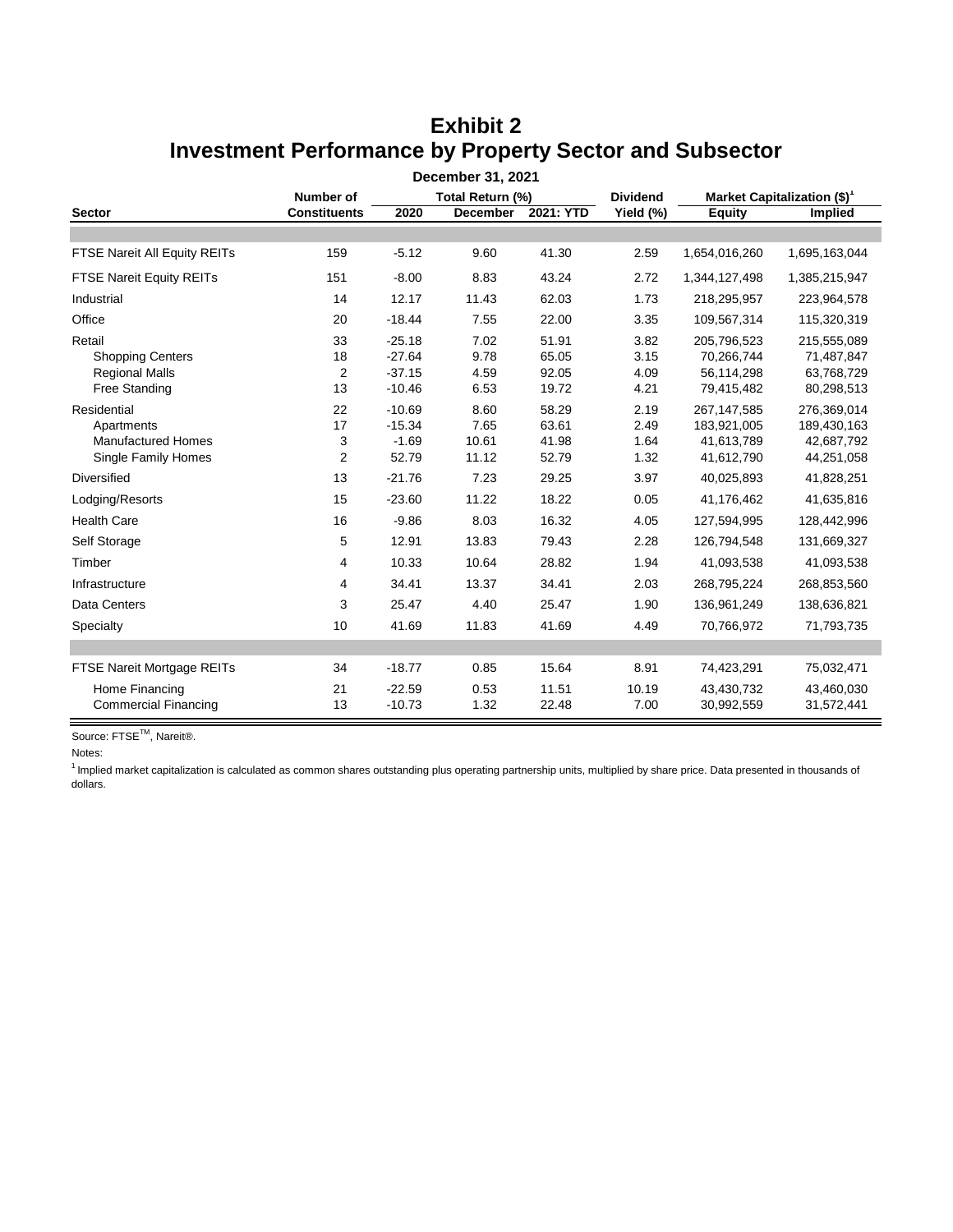# **Exhibit 3 Selected Indicators of Equity Market Performance**

(Period ending index levels and percent change)

**December 31, 2021**

| Period                                      | <b>FTSE Nareit</b><br><b>All Equity REITs</b> |          | Dow Jones<br><b>S&amp;P 500</b><br><b>Industrials</b><br>Russell 2000 |          |           | Nasdaq<br>Composite |           |          | <b>US Treasury</b><br>10-Year Note <sup>1</sup> |          |       |         |
|---------------------------------------------|-----------------------------------------------|----------|-----------------------------------------------------------------------|----------|-----------|---------------------|-----------|----------|-------------------------------------------------|----------|-------|---------|
|                                             | Levels                                        | Returns  | Levels                                                                | Returns  | Levels    | Returns             | Levels    | Returns  | Levels                                          | Returns  | Yield | Change  |
| Annual (including current year to date)     |                                               |          |                                                                       |          |           |                     |           |          |                                                 |          |       |         |
| 2011                                        | 9,039.07                                      | 8.28     | 2,158.94                                                              | 2.11     | 22,666.87 | 8.38                | 3,353.99  | $-4.18$  | 2,783.67                                        | $-0.83$  | 1.89  | $-1.41$ |
| 2012                                        | 10,819.84                                     | 19.70    | 2,504.44                                                              | 16.00    | 24,987.40 | 10.24               | 3,902.37  | 16.35    | 3,269.46                                        | 17.45    | 1.78  | $-0.11$ |
| 2013                                        | 11,128.83                                     | 2.86     | 3,315.59                                                              | 32.39    | 32,397.14 | 29.65               | 5,417.36  | 38.82    | 4,581.05                                        | 40.12    | 3.04  | 1.26    |
| 2014                                        | 14,247.97                                     | 28.03    | 3,769.44                                                              | 13.69    | 35,650.39 | 10.04               | 5,682.50  | 4.89     | 5,256.55                                        | 14.75    | 2.17  | $-0.87$ |
| 2015                                        | 14,650.51                                     | 2.83     | 3,821.60                                                              | 1.38     | 35,726.03 | 0.21                | 5,431.67  | $-4.41$  | 5,622.56                                        | 6.96     | 2.27  | 0.10    |
| 2016                                        | 15,914.73                                     | 8.63     | 4,278.66                                                              | 11.96    | 41,619.65 | 16.50               | 6,589.05  | 21.31    | 6,121.12                                        | 8.87     | 2.45  | 0.18    |
| 2017                                        | 17,295.16                                     | 8.67     | 5,212.76                                                              | 21.83    | 53,317.96 | 28.11               | 7,554.17  | 14.65    | 7,935.29                                        | 29.64    | 2.40  | $-0.05$ |
| 2018                                        | 16,595.65                                     | $-4.04$  | 4,984.22                                                              | $-4.38$  | 51,462.77 | $-3.48$             | 6,722.15  | $-11.01$ | 7,709.91                                        | $-2.84$  | 2.69  | 0.29    |
| 2019                                        | 21,352.44                                     | 28.66    | 6,553.57                                                              | 31.49    | 64,505.48 | 25.34               | 8,437.98  | 25.52    | 10,539.04                                       | 36.69    | 1.92  | $-0.77$ |
| 2020                                        | 20,258.86                                     | $-5.12$  | 7,759.35                                                              | 18.40    | 70,778.10 | 9.72                | 10,122.27 | 19.96    | 15,272.97                                       | 44.92    | 0.93  | $-0.99$ |
| 2021                                        | 28,625.44                                     | 41.30    | 9,986.70                                                              | 28.71    | 85,602.90 | 20.95               | 11,622.28 | 14.82    | 18,660.07                                       | 22.18    | 1.52  | 0.59    |
| Quarter (inlcuding current quarter to date) |                                               |          |                                                                       |          |           |                     |           |          |                                                 |          |       |         |
| 2020: Q1                                    | 16,347.20                                     | $-23.44$ | 5,269.20                                                              | $-19.60$ | 49,840.31 | $-22.73$            | 5,854.71  | $-30.61$ | 9,068.33                                        | $-13.95$ | 0.70  | $-1.22$ |
| Q2                                          | 18,512.81                                     | 13.25    | 6,351.67                                                              | 20.54    | 59,067.13 | 18.51               | 7,342.90  | 25.42    | 11,874.58                                       | 30.95    | 0.66  | $-0.04$ |
| Q <sub>3</sub>                              | 18,733.04                                     | 1.19     | 6,918.83                                                              | 8.93     | 63,920.31 | 8.22                | 7,705.04  | 4.93     | 13,209.20                                       | 11.24    | 0.69  | 0.03    |
| Q4                                          | 20,258.86                                     | 8.15     | 7,759.35                                                              | 12.15    | 70,778.10 | 10.73               | 10,122.27 | 31.37    | 15,272.97                                       | 15.62    | 0.93  | 0.24    |
| 2021: Q1                                    | 21,944.84                                     | 8.32     | 8,238.48                                                              | 6.17     | 76,644.33 | 8.29                | 11,407.70 | 12.70    | 15,724.09                                       | 2.95     | 1.74  | 0.81    |
| Q <sub>2</sub>                              | 24,584.10                                     | 12.03    | 8,942.78                                                              | 8.55     | 80,534.90 | 5.08                | 11,897.38 | 4.29     | 17,245.62                                       | 9.68     | 1.45  | $-0.29$ |
| Q <sub>3</sub>                              | 24,640.59                                     | 0.23     | 8,994.83                                                              | 0.58     | 79,359.02 | $-1.46$             | 11,378.61 | -4.36    | 17,206.34                                       | $-0.23$  | 1.52  | 0.07    |
| Q4                                          | 28,625.44                                     | 16.17    | 9,986.70                                                              | 11.03    | 85,602.90 | 7.87                | 11,622.28 | 2.14     | 18,660.07                                       | 8.45     | 1.52  | 0.00    |
| <b>Month</b>                                |                                               |          |                                                                       |          |           |                     |           |          |                                                 |          |       |         |
| 2020: Dec                                   | 20,258.86                                     | 2.45     | 7,759.35                                                              | 3.84     | 70,778.10 | 3.41                | 10,122.27 | 8.65     | 15,272.97                                       | 5.71     | 0.93  | 0.09    |
| 2021: Jan                                   | 20,244.45                                     | $-0.07$  | 7,681.01                                                              | $-1.01$  | 69,396.66 | $-1.95$             | 10,631.64 | 5.03     | 15,493.14                                       | 1.44     | 1.11  | 0.18    |
| Feb                                         | 20,795.58                                     | 2.72     | 7,892.81                                                              | 2.76     | 71,779.31 | 3.43                | 11,294.26 | 6.23     | 15,649.72                                       | 1.01     | 1.44  | 0.33    |
| Mar                                         | 21,944.84                                     | 5.53     | 8,238.48                                                              | 4.38     | 76,644.33 | 6.78                | 11,407.70 | 1.00     | 15,724.09                                       | 0.48     | 1.74  | 0.30    |
| Apr                                         | 23,726.14                                     | 8.12     | 8,678.16                                                              | 5.34     | 78,778.56 | 2.78                | 11,647.24 | 2.10     | 16,578.46                                       | 5.43     | 1.65  | $-0.09$ |
| May                                         | 23,921.42                                     | 0.82     | 8,738.77                                                              | 0.70     | 80,519.36 | 2.21                | 11,671.26 | 0.21     | 16,339.43                                       | $-1.44$  | 1.58  | $-0.07$ |
| Jun                                         | 24,584.10                                     | 2.77     | 8,942.78                                                              | 2.33     | 80,534.90 | 0.02                | 11,897.38 | 1.94     | 17,245.62                                       | 5.55     | 1.45  | $-0.13$ |
| Jul                                         | 25,657.05                                     | 4.36     | 9,155.21                                                              | 2.38     | 81,612.53 | 1.34                | 11,467.78 | $-3.61$  | 17,450.67                                       | 1.19     | 1.24  | $-0.21$ |
| Aug                                         | 26,191.56                                     | 2.08     | 9,433.58                                                              | 3.04     | 82,836.71 | 1.50                | 11,724.30 | 2.24     | 18,163.09                                       | 4.08     | 1.30  | 0.06    |
| Sep                                         | 24,640.59                                     | $-5.92$  | 8,994.83                                                              | $-4.65$  | 79,359.02 | $-4.20$             | 11,378.61 | -2.95    | 17,206.34                                       | $-5.27$  | 1.52  | 0.22    |
| Oct                                         | 26,384.62                                     | 7.08     | 9,625.02                                                              | 7.01     | 84,061.50 | 5.93                | 11,862.65 | 4.25     | 18,461.29                                       | 7.29     | 1.55  | 0.03    |
| Nov                                         | 26,117.18                                     | $-1.01$  | 9,558.33                                                              | $-0.69$  | 81,117.73 | $-3.50$             | 11,368.33 | -4.17    | 18,522.92                                       | 0.33     | 1.43  | $-0.12$ |
| Dec                                         | 28,625.44                                     | 9.60     | 9,986.70                                                              | 4.48     | 85,602.90 | 5.53                | 11,622.28 | 2.23     | 18,660.07                                       | 0.74     | 1.52  | 0.09    |
| Historical (compound annual rates)          |                                               |          |                                                                       |          |           |                     |           |          |                                                 |          |       |         |
| 1-Year                                      |                                               | 41.30    |                                                                       | 28.71    |           | 20.95               |           | 14.82    |                                                 | 22.18    |       |         |
| 3-Year                                      |                                               | 19.93    |                                                                       | 26.07    |           | 18.49               |           | 20.02    |                                                 | 34.26    |       |         |
| 5-Year                                      |                                               | 12.46    |                                                                       | 18.47    |           | 15.51               |           | 12.02    |                                                 | 24.97    |       |         |
| 10-Year                                     |                                               | 12.22    |                                                                       | 16.55    |           | 14.21               |           | 13.23    |                                                 | 20.96    |       |         |
| 15-Year                                     |                                               | 7.47     |                                                                       | 10.66    |           | 10.12               |           | 8.69     |                                                 | 13.26    |       |         |
| 20-Year                                     |                                               | 11.21    |                                                                       | 9.52     |           | 9.28                |           | 9.36     |                                                 | 10.97    |       |         |
| 25-Year                                     |                                               | 10.22    |                                                                       | 9.76     |           | 7.16                |           | 8.99     |                                                 | 10.49    |       |         |
| 30-Year                                     |                                               | 11.35    |                                                                       | 10.65    |           | 8.47                |           | 10.07    |                                                 | 11.57    |       |         |
| 35-Year                                     |                                               | 10.63    |                                                                       | 11.31    |           | 8.80                |           | 9.96     |                                                 | 11.48    |       |         |
| 40-Year                                     |                                               | 12.02    |                                                                       | 12.35    |           | 9.76                |           | 10.66    |                                                 | 11.57    |       |         |

Source: Nareit®, FactSet.

 $1$  Ten-year constant maturity Treasury note

Returns in italics are price-only.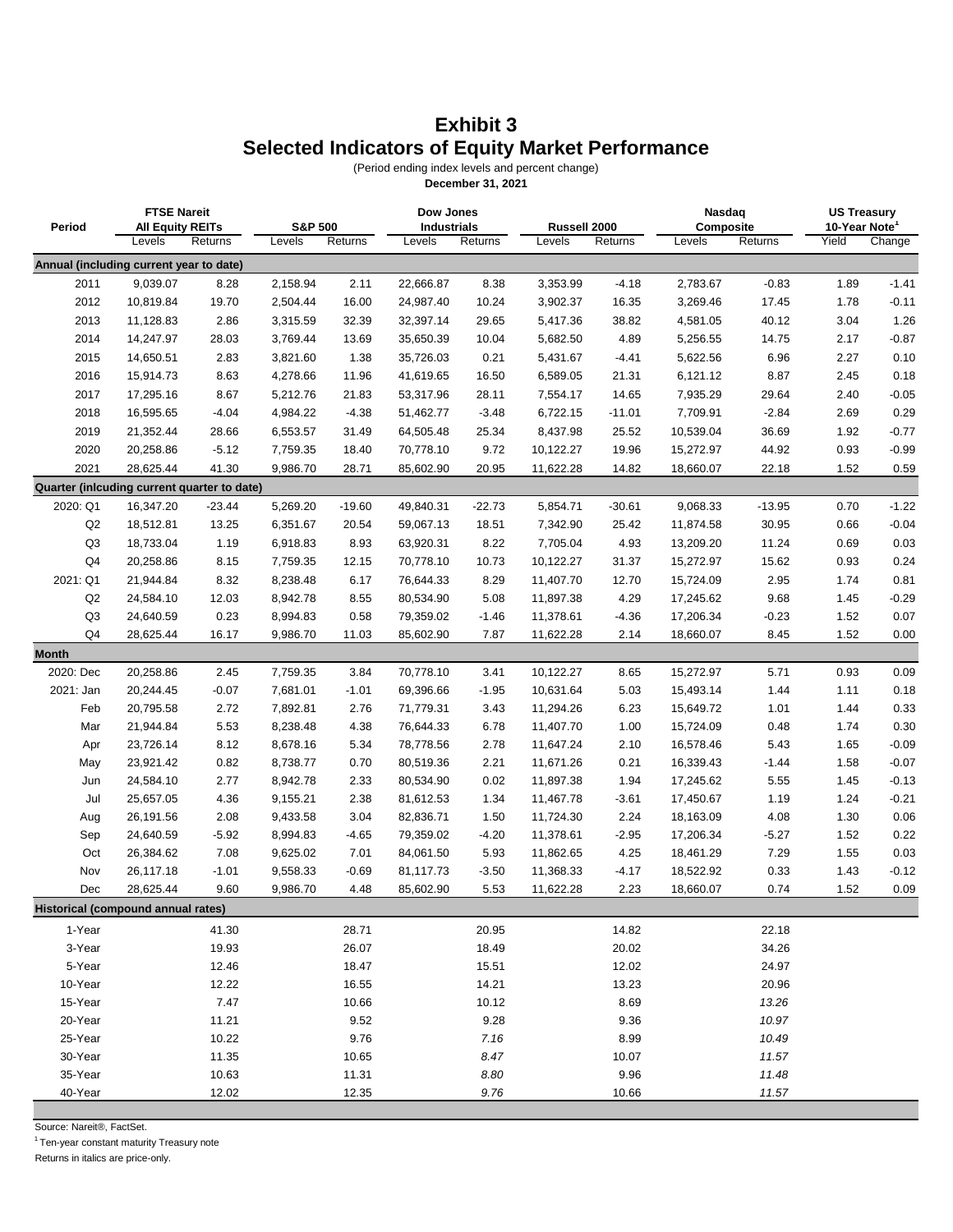# **Exhibit 4 Historical Offerings of Securities**

|                         | <b>Total</b> |                                                |              | Initial                        |      |                                |                         | <b>Secondary Equity</b>        |                          | <b>Secondary Debt</b> |                                |
|-------------------------|--------------|------------------------------------------------|--------------|--------------------------------|------|--------------------------------|-------------------------|--------------------------------|--------------------------|-----------------------|--------------------------------|
|                         |              |                                                |              | <b>Public Offerings</b>        |      | <b>Common Shares</b>           |                         | <b>Preferred Shares</b>        | <b>ATM Issuance</b>      | <b>Unsecured</b>      |                                |
| Period                  | Number       | Capital<br>Raised (\$M)                        |              | Capital<br>Number Raised (\$M) |      | Capital<br>Number Raised (\$M) |                         | Capital<br>Number Raised (\$M) | Capital<br>Raised (\$M)  |                       | Capital<br>Number Raised (\$M) |
|                         |              | Annual Totals (including current year to date) |              |                                |      |                                |                         |                                |                          |                       |                                |
| 2013                    | 254          | 80,243                                         | 19           | 5,732                          | 121  | 35,756                         | 28                      | 4,755                          | 3,260                    | 86                    | 30,739                         |
| 2014                    | 219          | 67,910                                         | 6            | 4,067                          | 102  | 24,106                         | 24                      | 4,618                          | 4,648                    | 87                    | 30,934                         |
| 2015                    | 162          | 62,777                                         | 7            | 1,423                          | 75   | 23,433                         | 8                       | 2,236                          | 3,534                    | 72                    | 32,201                         |
| 2016                    | 196          | 76,833                                         |              | 1,690                          | 75   | 26,158                         | 36                      | 4,655                          | 7,707                    | 82                    | 37,261                         |
| 2017                    | 263          | 100,146                                        | 4            | 2,950                          | 75   | 27,875                         | 52                      |                                |                          |                       | 50,767                         |
| 2018                    | 129          | 55,633                                         | 9            | 3,264                          | 53   |                                | 10                      | 10,970                         | 8,379<br>8,913           | 127                   |                                |
|                         |              |                                                | 5            |                                |      | 16,654                         |                         | 1,580                          |                          | 61                    | 25,222                         |
| 2019                    | 246          | 112,948                                        | 2            | 220                            | 84   | 31,995                         | 27                      | 4,454                          | 13,134                   | 133                   | 63,146                         |
| 2020                    | 205          | 106,103                                        | 4            | 899                            | 46   | 17,793                         | 15                      | 3,190                          | 11,123                   | 140                   | 73,099                         |
| 2021                    | 201          | 106,314                                        | 4            | 837                            | 83   | 32,708                         | 34                      | 5,626                          | 15,140                   | 80                    | 52,003                         |
| <b>Quarterly Totals</b> |              |                                                |              |                                |      |                                |                         |                                |                          |                       |                                |
| 2020: Q3                | 60           | 26,232                                         | 2            | 795                            | 8    | 3,155                          | 5                       | 697                            | 2,291                    | 45                    | 21,560                         |
| Q4                      | 27           | 10,248                                         | $\mathbf{1}$ | 3                              | 9    | 3,873                          | 3                       | 538                            | 3,787                    | 14                    | 5,809                          |
| 2021: Q1                | 39           | 35,395                                         | 1            | 137                            | 19   | 12,741                         | $\mathbf{1}$            | 322                            | 3,410                    | 18                    | 22,171                         |
| Q2                      | 59           | 29,834                                         | 1            | 137                            | 23   | 14,192                         | 17                      | 2,446                          | 5,060                    | 18                    | 13,035                         |
| Q3                      | 63           | 32,136                                         | 2            | 564                            | 18   | 12,610                         | 11                      | 1,988                          | 6,670                    | 32                    | 16,949                         |
| Q <sub>4</sub>          | 40           | 15,692                                         | $\pmb{0}$    | $\pmb{0}$                      | 23   | 8,417                          | 5                       | 1,230                          |                          | 12                    | 6,045                          |
| <b>Monthly Totals</b>   |              |                                                |              |                                |      |                                |                         |                                |                          |                       |                                |
| 2020: Mar               | 9            | 3,825                                          | 0            | $\pmb{0}$                      | 3    | 325                            | 0                       | 0                              | $\blacksquare$           | 6                     | 3,500                          |
| Apr                     | 6            | 2,567                                          | 0            | $\mathbf 0$                    | 2    | 1,003                          | 0                       | $\mathbf 0$                    |                          | 4                     | 1,564                          |
| May                     | 17           | 9,263                                          | 0            | $\pmb{0}$                      | 5    | 2,563                          | 0                       | $\pmb{0}$                      |                          | 12                    | 6,700                          |
| Jun                     | 39           | 19,033                                         | 0            | $\mathbf 0$                    | 7    | 2,606                          | 1                       | 500                            | $\overline{\phantom{0}}$ | 31                    | 15,928                         |
| Jul                     | 12           | 5,958                                          | 0            | $\mathbf 0$                    | 2    | 1,160                          | $\mathbf{1}$            | 48                             |                          | 9                     | 4,750                          |
| Aug                     | 28           | 9,756                                          | 1            | 225                            | 3    | 538                            | 3                       | 399                            |                          | 21                    | 8,594                          |
| Sep                     | 20           | 10,494                                         | 1            | 570                            | 3    | 1,457                          | $\mathbf{1}$            | 250                            |                          | 15                    | 8,217                          |
| Oct                     | 9            | 3,446                                          | 1            | 3                              | 3    | 1,530                          | 0                       | $\pmb{0}$                      |                          | 5                     | 1,914                          |
| Nov                     | 12           | 5,009                                          | 0            | $\pmb{0}$                      | 5    | 2,059                          | 2                       | 450                            |                          | 5                     | 2,500                          |
| Dec                     | 6            | 1,768                                          | 0            | $\pmb{0}$                      | 1    | 284                            | $\mathbf{1}$            | 88                             |                          | 4                     | 1,395                          |
| 2021: Jan               | 12           | 7,145                                          | 0            | $\pmb{0}$                      | 7    | 2,905                          | $\mathbf{1}$            | 53                             |                          | 4                     | 4,188                          |
| Feb                     | 9            | 10,540                                         | 0            | $\pmb{0}$                      | 1    | 92                             | 0                       | 0                              |                          | 8                     | 10,448                         |
| Mar                     | 18           | 8,919                                          | 1            | 137                            | 11   | 4,632                          | 0                       | 0                              |                          | 6                     | 4,150                          |
| Apr                     | 11           | 3,809                                          | 0            | 0                              | 4    | 931                            | 2                       | 233                            |                          | 5                     | 2,645                          |
| May                     | 20           | 10,166                                         | 0            | $\pmb{0}$                      | 6    | 4,045                          | 5                       | 694                            |                          | 9                     | 5,428                          |
| Jun                     | 28           | 7,013                                          | 1            | 137                            | 13   | 3,297                          | $10$                    | 1,429                          |                          | 4                     | 2,150                          |
| Jul                     | 19           | 7,572                                          | 1            | 547                            | 6    | 1,192                          | $\overline{\mathbf{c}}$ | 350                            |                          | 10                    | 5,482                          |
| Aug                     | 14           | 3,629                                          | 0            | $\pmb{0}$                      | 5    | 879                            | 4                       | 600                            |                          | 5                     | 2,150                          |
| Sep                     | 30           | 16,689                                         | 1            | $17$                           | 7    | 6,318                          | 5                       | 1,038                          |                          | 17                    | 9,317                          |
| Oct                     | 6            | 1,286                                          | 0            | $\pmb{0}$                      | 3    | 361                            | $\mathbf{1}$            | 175                            |                          | 2                     | 750                            |
| Nov                     | 14           | 5,946                                          | 0            | $\pmb{0}$                      | 6    | 2,586                          | 3                       | 935                            |                          | 5                     | 2,425                          |
| Dec                     | 20           | 8,461                                          | $\pmb{0}$    | 0                              | $14$ | 5,471                          | $\mathbf{1}$            | 120                            |                          | 5                     | 2,870                          |

Source: Nareit®, S&P Global Market Intelligence.

Notes:

 $1$  ATM issuance data available on a quarterly basis; current year data as of September 30th.